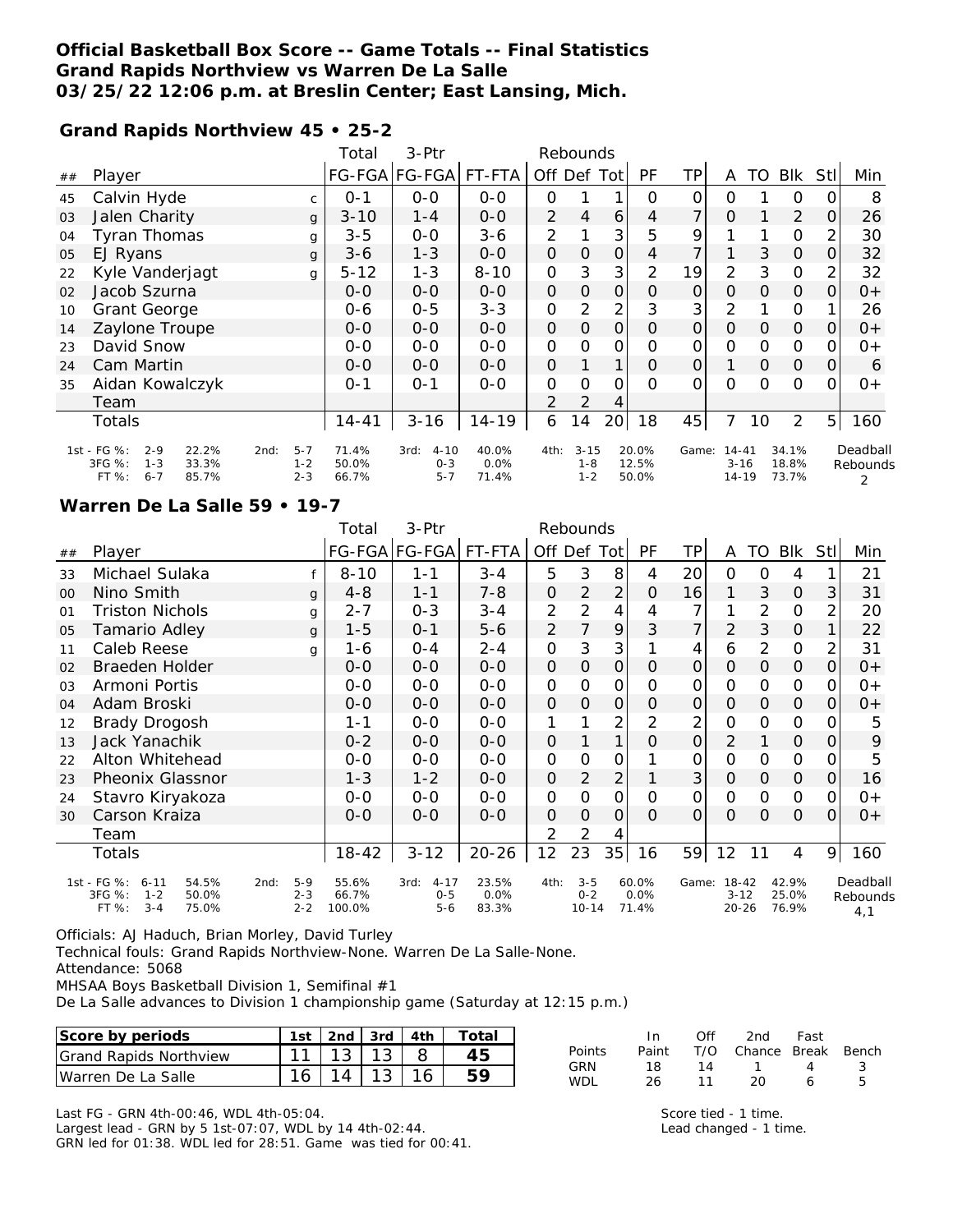## **Grand Rapids Northview vs Warren De La Salle 03/25/22 12:06 p.m. at Breslin Center; East Lansing, Mich. 1st PERIOD Play-by-Play (Page 1)**

| HOME TEAM: Warren De La Salle       | Time  | Score    |                | Margin VISITORS: Grand Rapids Northview |
|-------------------------------------|-------|----------|----------------|-----------------------------------------|
| FOUL by Triston Nichols (P1T1)      | 07:44 |          |                |                                         |
|                                     | 07:36 | $0 - 3$  | V <sub>3</sub> | GOOD! 3 PTR by Kyle Vanderjagt          |
|                                     | 07:36 |          |                | ASSIST by Tyran Thomas                  |
| MISSED JUMPER by Tamario Adley      | 07:13 |          |                | REBOUND (DEF) by Calvin Hyde            |
|                                     | 07:07 | $0 - 5$  | V <sub>5</sub> | GOOD! LAYUP by EJ Ryans [PNT]           |
| GOOD! LAYUP by Nino Smith [PNT]     | 06:46 | $2 - 5$  | V <sub>3</sub> |                                         |
| REBOUND (DEF) by Tamario Adley      | 06:35 |          |                | MISSED LAYUP by Kyle Vanderjagt         |
| GOOD! 3 PTR by Michael Sulaka       | 05:58 | $5 - 5$  | T <sub>1</sub> |                                         |
| <b>ASSIST by Tamario Adley</b>      | 05:58 |          |                |                                         |
|                                     | 05:45 |          |                | TURNOVR by EJ Ryans                     |
| STEAL by Triston Nichols            | 05:44 |          |                |                                         |
| GOOD! LAYUP by Nino Smith [FB/PNT]  | 05:41 | $7 - 5$  | H <sub>2</sub> |                                         |
| <b>ASSIST by Triston Nichols</b>    |       |          |                |                                         |
|                                     | 05:41 |          |                |                                         |
| STEAL by Nino Smith                 | 05:27 |          |                | TURNOVR by Kyle Vanderjagt              |
| MISSED FT SHOT by Triston Nichols   | 05:24 |          |                | FOUL by EJ Ryans (P1T1)                 |
| REBOUND (OFF) by (DEADBALL)         | 05:24 |          |                |                                         |
| GOOD! FT SHOT by Triston Nichols    | 05:24 | $8 - 5$  | $H_3$          |                                         |
| <b>BLOCK by Michael Sulaka</b>      | 05:15 |          |                | MISSED LAYUP by Jalen Charity           |
| REBOUND (DEF) by (TEAM)             | 05:15 |          |                |                                         |
| <b>TURNOVR by Caleb Reese</b>       | 04:58 |          |                |                                         |
| FOUL by Tamario Adley (P1T2)        | 04:52 |          |                |                                         |
| FOUL by Michael Sulaka (P1T3)       | 04:48 | $8 - 6$  | H <sub>2</sub> | GOOD! FT SHOT by Kyle Vanderjagt        |
|                                     | 04:48 | $8 - 7$  | H <sub>1</sub> | GOOD! FT SHOT by Kyle Vanderjagt        |
|                                     | 04:48 |          |                | SUB IN: Grant George                    |
|                                     | 04:48 |          |                | SUB OUT: Calvin Hyde                    |
| MISSED LAYUP by Nino Smith          | 04:19 |          |                |                                         |
| REBOUND (OFF) by Michael Sulaka     | 04:19 |          |                |                                         |
| GOOD! LAYUP by Michael Sulaka [PNT] | 04:15 | $10 - 7$ | H 3            |                                         |
| FOUL by Caleb Reese (P1T4)          | 04:11 |          |                |                                         |
| REBOUND (DEF) by (TEAM)             | 04:05 |          |                | MISSED JUMPER by Grant George           |
| GOOD! JUMPER by Nino Smith [PNT]    | 03:35 | $12 - 7$ | H 5            |                                         |
|                                     | 03:27 |          |                | TURNOVR by EJ Ryans                     |
|                                     |       |          |                |                                         |
| STEAL by Triston Nichols            | 03:25 |          |                |                                         |
| MISSED 3 PTR by Triston Nichols     | 03:21 |          |                | REBOUND (DEF) by Tyran Thomas           |
|                                     | 03:13 |          |                | TURNOVR by Kyle Vanderjagt              |
| STEAL by Caleb Reese                | 03:12 |          |                |                                         |
| GOOD! LAYUP by Caleb Reese [FB/PNT] | 03:08 | $14 - 7$ | H 7            |                                         |
| REBOUND (DEF) by Triston Nichols    | 02:52 |          |                | MISSED LAYUP by Tyran Thomas            |
|                                     | 02:34 |          |                | FOUL by Jalen Charity (P1T2)            |
| <b>TIMEOUT MEDIA</b>                | 02:34 |          |                |                                         |
| MISSED JUMPER by Tamario Adley      | 02:09 |          |                |                                         |
| REBOUND (OFF) by Triston Nichols    | 02:09 |          |                |                                         |
| GOOD! FT SHOT by Triston Nichols    | 02:06 | $15 - 7$ | H 8            | FOUL by Kyle Vanderjagt (P1T3)          |
| GOOD! FT SHOT by Triston Nichols    | 02:06 | $16 - 7$ | H 9            |                                         |
|                                     | 01:51 |          |                | MISSED 3 PTR by Jalen Charity           |
|                                     | 01:51 |          |                | REBOUND (OFF) by Tyran Thomas           |
|                                     | 01:46 |          |                | MISSED JUMPER by Tyran Thomas           |
|                                     | 01:46 |          |                | REBOUND (OFF) by Tyran Thomas           |
| FOUL by Triston Nichols (P2T5)      | 01:40 | $16 - 8$ | H 8            | GOOD! FT SHOT by Tyran Thomas           |
| REBOUND (DEF) by Brady Drogosh      | 01:40 |          |                | MISSED FT SHOT by Tyran Thomas          |
| SUB IN: Brady Drogosh               | 01:40 |          |                |                                         |
| SUB IN: Jack Yanachik               | 01:40 |          |                |                                         |
| SUB OUT: Michael Sulaka             | 01:40 |          |                |                                         |
|                                     | 01:40 |          |                |                                         |
| SUB OUT: Triston Nichols            |       |          |                |                                         |
| MISSED JUMPER by Jack Yanachik      | 01:18 |          |                |                                         |
| REBOUND (OFF) by (TEAM)             | 01:18 |          |                |                                         |
| SUB IN: Pheonix Glassnor            | 01:16 |          |                |                                         |
| SUB OUT: Caleb Reese                | 01:16 |          |                |                                         |
| TURNOVR by Tamario Adley            | 01:12 |          |                |                                         |
|                                     | 01:10 |          |                | STEAL by Kyle Vanderjagt                |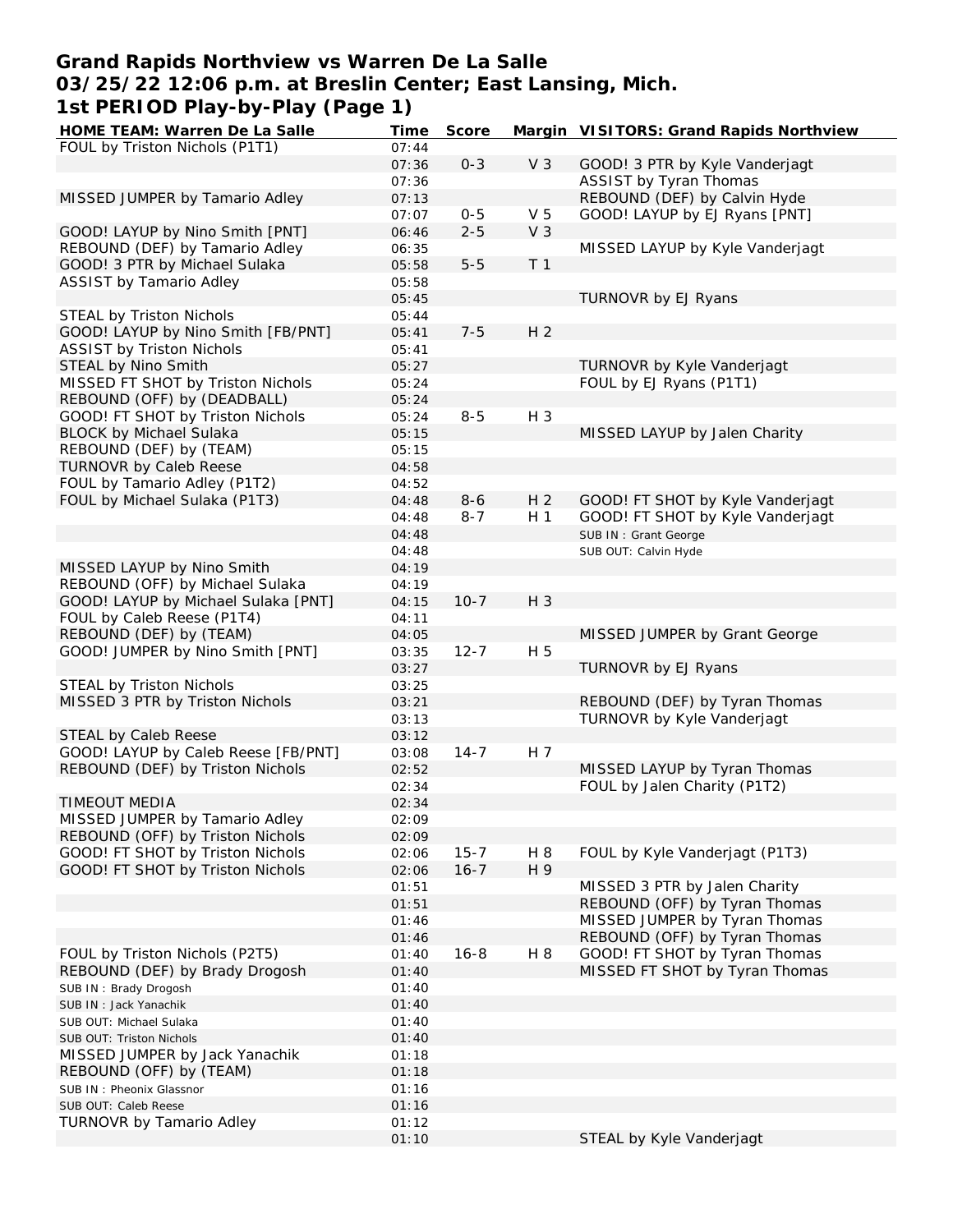# **Grand Rapids Northview vs Warren De La Salle 03/25/22 12:06 p.m. at Breslin Center; East Lansing, Mich. 1st PERIOD Play-by-Play (Page 2)**

| HOME TEAM: Warren De La Salle   | Time  | Score     |     | Margin VISITORS: Grand Rapids Northview |
|---------------------------------|-------|-----------|-----|-----------------------------------------|
| FOUL by Brady Drogosh (P1T6)    | 01:02 | $16-9$    | H 7 | GOOD! FT SHOT by Grant George           |
|                                 | 01:02 | $16 - 10$ | H 6 | GOOD! FT SHOT by Grant George           |
|                                 | 01:02 | $16 - 11$ | H 5 | GOOD! FT SHOT by Grant George           |
|                                 | 01:02 |           |     | SUB IN: Calvin Hyde                     |
|                                 | 01:02 |           |     | SUB OUT: Tyran Thomas                   |
| FOUL by Tamario Adley (P2T7)    | 00:04 |           |     |                                         |
| <b>TURNOVR by Tamario Adley</b> | 00:04 |           |     |                                         |
| REBOUND (DEF) by (DEADBALL)     | 00:01 |           |     | MISSED 3 PTR by EJ Ryans                |

Warren De La Salle 16, Grand Rapids Northview 11

|                                              | In. | Off         | 2nd - | Fast   |          |                        |
|----------------------------------------------|-----|-------------|-------|--------|----------|------------------------|
| 1st period-only Paint T/O Chance Break Bench |     |             |       |        |          |                        |
| Grand Rapids Northvie 2                      |     | $5^{\circ}$ |       | $\cap$ | $\sim$ 3 | Score tied - 1 time.   |
| Warren De La Salle 10                        |     | $5\degree$  | 4     |        |          | Lead changed - 1 time. |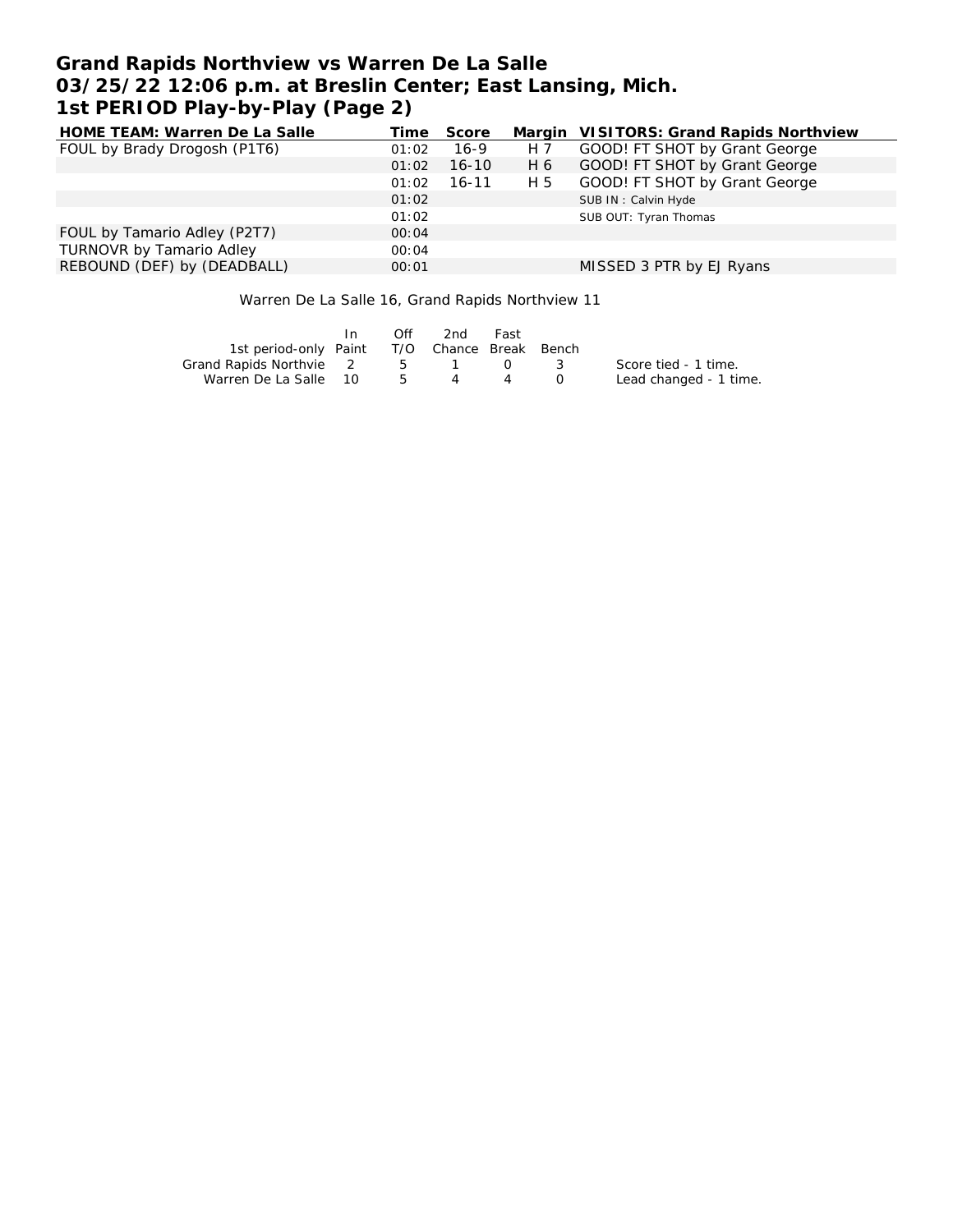# **Grand Rapids Northview vs Warren De La Salle 03/25/22 12:06 p.m. at Breslin Center; East Lansing, Mich. 2nd PERIOD Play-by-Play (Page 1)**

| HOME TEAM: Warren De La Salle          | Time  | Score     |     | Margin VISITORS: Grand Rapids Northview |
|----------------------------------------|-------|-----------|-----|-----------------------------------------|
| SUB IN: Brady Drogosh                  | 08:00 |           |     | SUB IN: Grant George                    |
| SUB IN: Jack Yanachik                  | 08:00 |           |     | SUB OUT: Tyran Thomas                   |
| SUB IN: Pheonix Glassnor               | 08:00 |           |     |                                         |
| SUB OUT: Triston Nichols               | 08:00 |           |     |                                         |
| SUB OUT: Tamario Adley                 | 08:00 |           |     |                                         |
| SUB OUT: Caleb Reese                   | 08:00 |           |     |                                         |
| SUB IN: Caleb Reese                    | 07:46 |           |     |                                         |
| SUB OUT: Brady Drogosh                 | 07:46 |           |     |                                         |
| REBOUND (DEF) by Jack Yanachik         | 07:41 |           |     | MISSED 3 PTR by Jalen Charity           |
| GOOD! LAYUP by Michael Sulaka [FB/PNT] | 07:33 | $18 - 11$ | H 7 |                                         |
| ASSIST by Jack Yanachik                | 07:33 |           |     |                                         |
|                                        | 07:26 |           |     | TURNOVR by EJ Ryans                     |
| STEAL by Caleb Reese                   | 07:25 |           |     |                                         |
|                                        | 07:24 |           |     | FOUL by EJ Ryans (P2T4)                 |
|                                        | 07:24 |           |     | SUB IN: Tyran Thomas                    |
|                                        | 07:24 |           |     | SUB OUT: Grant George                   |
| GOOD! JUMPER by Michael Sulaka         | 07:18 | $20 - 11$ | H 9 |                                         |
| ASSIST by Jack Yanachik                | 07:18 |           |     |                                         |
|                                        | 07:01 | $20 - 13$ | H 7 | GOOD! DUNK by Tyran Thomas [PNT]        |
|                                        | 07:01 |           |     | ASSIST by Kyle Vanderjagt               |
| MISSED JUMPER by Pheonix Glassnor      | 06:40 |           |     | REBOUND (DEF) by Jalen Charity          |
|                                        | 06:38 |           |     | TURNOVR by Jalen Charity                |
| STEAL by Nino Smith                    | 06:36 |           |     |                                         |
| MISSED JUMPER by Jack Yanachik         | 06:32 |           |     | <b>BLOCK by Jalen Charity</b>           |
|                                        | 06:31 |           |     | REBOUND (DEF) by Jalen Charity          |
|                                        |       |           |     |                                         |
|                                        | 06:24 | $20 - 15$ | H 5 | GOOD! JUMPER by EJ Ryans [PNT]          |
| GOOD! JUMPER by Michael Sulaka         | 06:07 | $22 - 15$ | H 7 |                                         |
| <b>ASSIST by Caleb Reese</b>           | 06:07 |           |     |                                         |
| <b>BLOCK by Michael Sulaka</b>         | 05:51 |           |     | MISSED JUMPER by Kyle Vanderjagt        |
|                                        | 05:51 |           |     | REBOUND (OFF) by Jalen Charity          |
| FOUL by Michael Sulaka (P2T8)          | 05:51 |           |     | MISSED FT SHOT by Kyle Vanderjagt       |
| REBOUND (DEF) by Pheonix Glassnor      | 05:51 |           |     |                                         |
|                                        | 05:51 |           |     | SUB IN: Grant George                    |
|                                        | 05:51 |           |     | SUB OUT: Calvin Hyde                    |
| TURNOVR by Nino Smith                  | 05:41 |           |     |                                         |
|                                        | 05:40 |           |     | STEAL by Grant George                   |
|                                        | 05:32 | $22 - 17$ | H 5 | GOOD! LAYUP by Jalen Charity [PNT]      |
|                                        | 05:32 |           |     | ASSIST by Kyle Vanderjagt               |
| TIMEOUT 30sec                          | 05:28 |           |     |                                         |
| SUB IN: Triston Nichols                | 05:28 |           |     |                                         |
| SUB OUT: Jack Yanachik                 | 05:28 |           |     |                                         |
| MISSED 3 PTR by Caleb Reese            | 05:14 |           |     |                                         |
| REBOUND (OFF) by Triston Nichols       | 05:14 |           |     |                                         |
| GOOD! 3 PTR by Pheonix Glassnor        | 04:53 | $25 - 17$ | H 8 |                                         |
| <b>ASSIST by Caleb Reese</b>           | 04:53 |           |     |                                         |
|                                        | 04:26 | $25 - 20$ | H 5 | GOOD! 3 PTR by Jalen Charity            |
|                                        | 04:26 |           |     | <b>ASSIST by Grant George</b>           |
| MISSED LAYUP by Caleb Reese            | 03:25 |           |     | <b>BLOCK by Jalen Charity</b>           |
| REBOUND (OFF) by (TEAM)                | 03:25 |           |     |                                         |
| TIMEOUT media                          | 03:20 |           |     |                                         |
| SUB IN: Alton Whitehead                | 03:20 |           |     |                                         |
| SUB IN: Jack Yanachik                  | 03:20 |           |     |                                         |
| SUB OUT: Michael Sulaka                | 03:20 |           |     |                                         |
| SUB OUT: Pheonix Glassnor              | 03:20 |           |     |                                         |
| GOOD! 3 PTR by Nino Smith              | 01:53 | $28 - 20$ | H 8 |                                         |
| <b>ASSIST by Caleb Reese</b>           | 01:53 |           |     |                                         |
| FOUL by Alton Whitehead (P1T9)         | 01:39 | $28 - 21$ | H 7 | GOOD! FT SHOT by Kyle Vanderjagt        |
|                                        | 01:39 | $28 - 22$ | H 6 | GOOD! FT SHOT by Kyle Vanderjagt        |
| SUB IN: Pheonix Glassnor               | 01:39 |           |     |                                         |
| SUB OUT: Triston Nichols               | 01:39 |           |     |                                         |
| TURNOVR by Jack Yanachik               | 00:32 |           |     |                                         |
|                                        |       |           |     |                                         |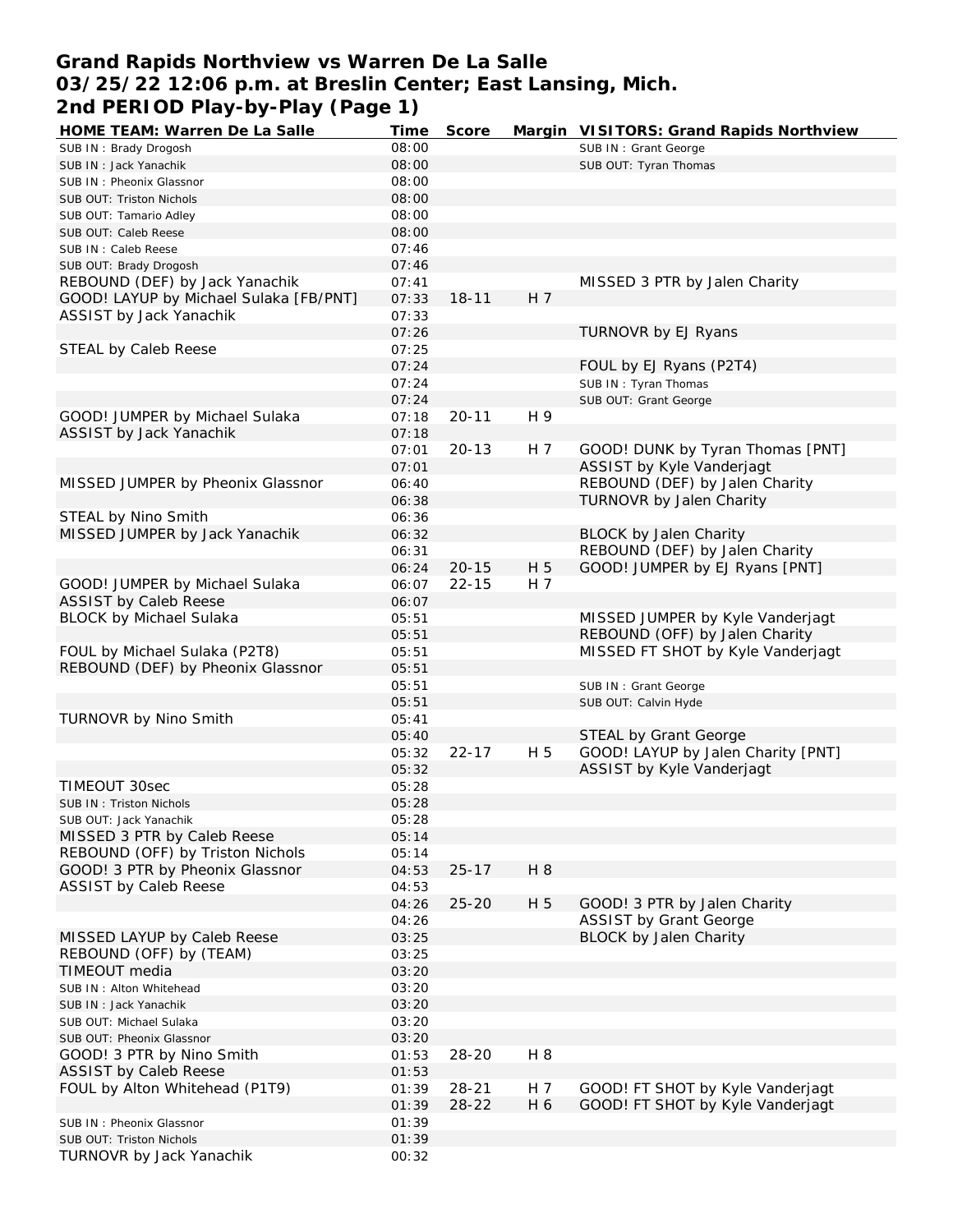# **Grand Rapids Northview vs Warren De La Salle 03/25/22 12:06 p.m. at Breslin Center; East Lansing, Mich. 2nd PERIOD Play-by-Play (Page 2)**

| HOME TEAM: Warren De La Salle |       | Time Score |     | Margin VISITORS: Grand Rapids Northview |
|-------------------------------|-------|------------|-----|-----------------------------------------|
|                               | 00:30 |            |     | STEAL by Kyle Vanderjagt                |
|                               | 00:25 | - 28-24    | H 4 | GOOD! JUMPER by Jalen Charity           |
|                               | 00:25 |            |     | <b>ASSIST by Grant George</b>           |
| GOOD! FT SHOT by Nino Smith   | 00:02 | 29-24      | H 5 | FOUL by Grant George (P1T5)             |
| GOOD! FT SHOT by Nino Smith   | 00:02 | 30-24      | H 6 |                                         |

Warren De La Salle 30, Grand Rapids Northview 24

|                                              | In In | Off | 2nd | Fast |                   |                         |
|----------------------------------------------|-------|-----|-----|------|-------------------|-------------------------|
| 2nd period-only Paint T/O Chance Break Bench |       |     |     |      |                   |                         |
| Grand Rapids Northvie 6                      |       |     | 4 0 |      | $\Omega$ $\Omega$ | Score tied - 0 times.   |
| Warren De La Salle 2 2 6 2 3                 |       |     |     |      |                   | Lead changed - 0 times. |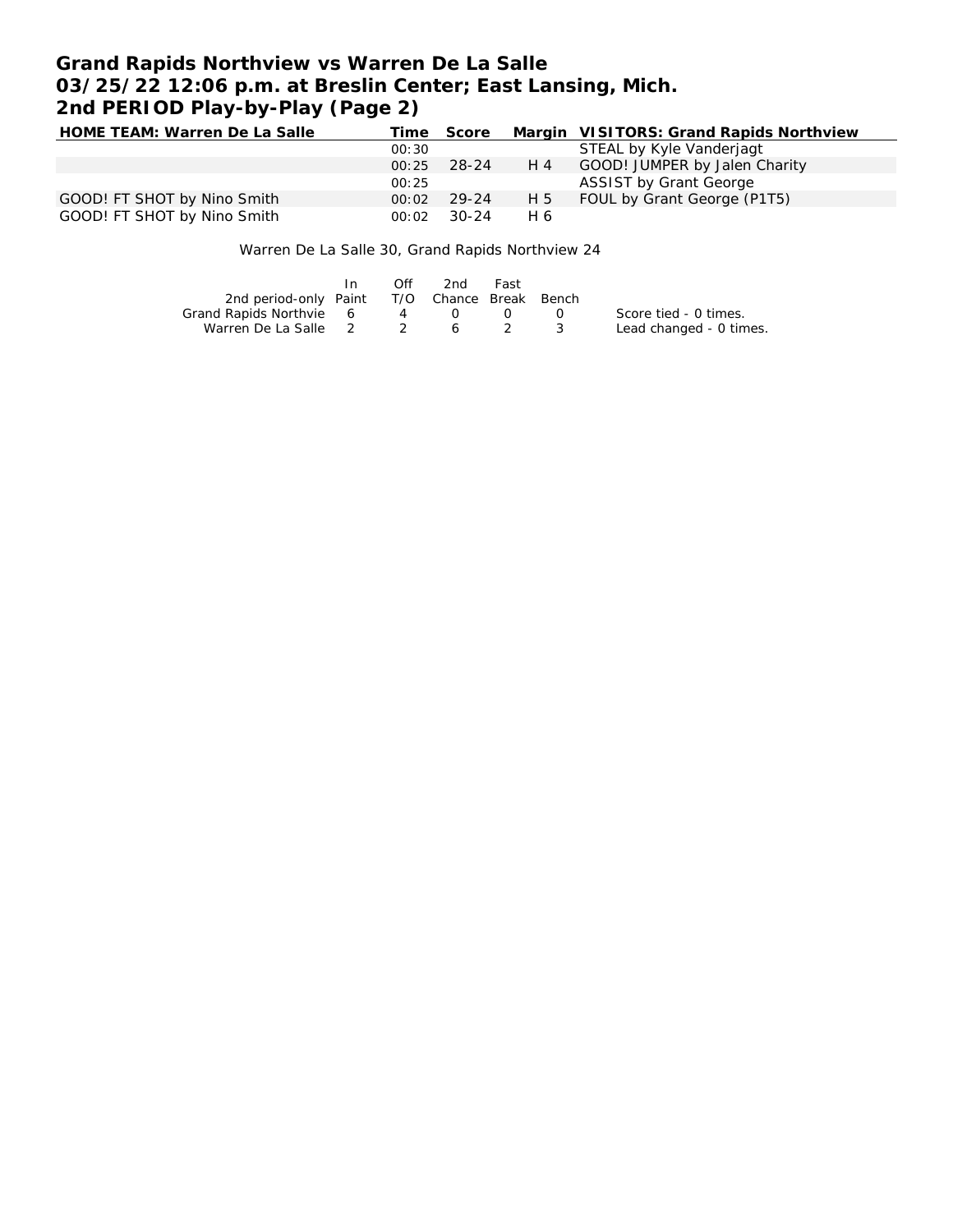## **Grand Rapids Northview vs Warren De La Salle 03/25/22 12:06 p.m. at Breslin Center; East Lansing, Mich. 3rd PERIOD Play-by-Play (Page 1)**

| HOME TEAM: Warren De La Salle       | Time  | Score     |      | Margin VISITORS: Grand Rapids Northview |
|-------------------------------------|-------|-----------|------|-----------------------------------------|
| MISSED JUMPER by Michael Sulaka     | 07:35 |           |      |                                         |
| REBOUND (OFF) by Michael Sulaka     | 07:35 |           |      |                                         |
| GOOD! FT SHOT by Michael Sulaka     | 07:34 | $31 - 24$ | H 7  | FOUL by Jalen Charity (P2T1)            |
| MISSED FT SHOT by Michael Sulaka    | 07:34 |           |      | REBOUND (DEF) by Jalen Charity          |
|                                     | 07:24 | $31 - 26$ | H 5  | GOOD! LAYUP by Kyle Vanderjagt [PNT]    |
| TURNOVR by Triston Nichols          | 07:22 |           |      |                                         |
| <b>BLOCK by Michael Sulaka</b>      | 07:10 |           |      | MISSED LAYUP by Calvin Hyde             |
|                                     | 07:09 |           |      | REBOUND (OFF) by (TEAM)                 |
| REBOUND (DEF) by Tamario Adley      | 07:03 |           |      | MISSED LAYUP by Kyle Vanderjagt         |
| MISSED 3 PTR by Tamario Adley       | 06:54 |           |      | REBOUND (DEF) by (TEAM)                 |
|                                     | 06:31 |           |      | TURNOVR by Calvin Hyde                  |
| STEAL by Tamario Adley              | 06:30 |           |      |                                         |
|                                     | 06:27 |           |      | FOUL by EJ Ryans (P3T2)                 |
|                                     | 06:27 |           |      | SUB IN: Grant George                    |
|                                     | 06:27 |           |      | SUB OUT: Calvin Hyde                    |
| MISSED LAYUP by Triston Nichols     | 06:12 |           |      |                                         |
| REBOUND (OFF) by Michael Sulaka     | 06:12 |           |      |                                         |
| MISSED TIP-IN by Michael Sulaka     | 06:11 |           |      |                                         |
| REBOUND (OFF) by Michael Sulaka     | 06:11 |           |      |                                         |
| GOOD! FT SHOT by Michael Sulaka     | 06:11 | $32 - 26$ | H 6  |                                         |
| GOOD! FT SHOT by Michael Sulaka     |       |           | H 7  | FOUL by Jalen Charity (P3T3)            |
|                                     | 06:11 | $33 - 26$ |      |                                         |
| REBOUND (DEF) by Michael Sulaka     | 05:58 |           |      | MISSED JUMPER by EJ Ryans               |
| TURNOVR by Tamario Adley            | 05:48 |           |      |                                         |
|                                     | 05:47 |           |      | STEAL by Tyran Thomas                   |
| FOUL by Tamario Adley (P3T1)        | 05:44 |           |      | MISSED FT SHOT by Tyran Thomas          |
|                                     | 05:44 |           |      | REBOUND (OFF) by (DEADBALL)             |
|                                     | 05:44 | $33 - 27$ | H 6  | GOOD! FT SHOT by Tyran Thomas           |
| MISSED LAYUP by Nino Smith          | 05:30 |           |      |                                         |
| REBOUND (OFF) by Tamario Adley      | 05:30 |           |      |                                         |
| GOOD! FT SHOT by Tamario Adley      | 05:28 | $34 - 27$ | H 7  | FOUL by Kyle Vanderjagt (P2T4)          |
| GOOD! FT SHOT by Tamario Adley      | 05:28 | $35 - 27$ | H 8  |                                         |
|                                     | 05:18 |           |      | TURNOVR by Kyle Vanderjagt              |
| STEAL by Michael Sulaka             | 05:17 |           |      |                                         |
| MISSED 3 PTR by Caleb Reese         | 04:59 |           |      |                                         |
| REBOUND (OFF) by Michael Sulaka     | 04:59 |           |      |                                         |
|                                     | 04:56 |           |      | FOUL by Jalen Charity (P4T5)            |
|                                     | 04:56 |           |      | SUB IN: Cam Martin                      |
|                                     | 04:56 |           |      | SUB OUT: Jalen Charity                  |
| GOOD! LAYUP by Tamario Adley [PNT]  | 04:54 | $37 - 27$ | H 10 |                                         |
| <b>ASSIST by Caleb Reese</b>        | 04:54 |           |      |                                         |
| FOUL by Michael Sulaka (P3T2)       | 04:43 | $37 - 28$ | H 9  | GOOD! FT SHOT by Tyran Thomas           |
| REBOUND (DEF) by Tamario Adley      | 04:43 |           |      | MISSED FT SHOT by Tyran Thomas          |
| GOOD! LAYUP by Michael Sulaka [PNT] | 04:26 | 39-28     | H 11 |                                         |
| <b>ASSIST by Caleb Reese</b>        | 04:26 |           |      |                                         |
| REBOUND (DEF) by Triston Nichols    | 04:15 |           |      | MISSED 3 PTR by Kyle Vanderjagt         |
| MISSED DUNK by Tamario Adley        | 04:07 |           |      | REBOUND (DEF) by Cam Martin             |
|                                     | 04:02 | 39-30     | H 9  | GOOD! DUNK by Tyran Thomas [FB/PNT]     |
|                                     | 04:02 |           |      | <b>ASSIST by Cam Martin</b>             |
| MISSED 3 PTR by Triston Nichols     | 03:42 |           |      | REBOUND (DEF) by Grant George           |
|                                     | 03:31 | 39-32     | H 7  | GOOD! JUMPER by Kyle Vanderjagt [PNT]   |
|                                     | 03:31 |           |      | ASSIST by EJ Ryans                      |
|                                     | 03:13 |           |      | FOUL by Tyran Thomas (P1T6)             |
| <b>TIMEOUT MEDIA</b>                | 03:13 |           |      |                                         |
| SUB IN: Pheonix Glassnor            | 03:13 |           |      |                                         |
| SUB IN: Brady Drogosh               | 03:13 |           |      |                                         |
| SUB OUT: Michael Sulaka             | 03:13 |           |      |                                         |
| SUB OUT: Tamario Adley              | 03:13 |           |      |                                         |
| MISSED JUMPER by Nino Smith         | 03:07 |           |      |                                         |
| REBOUND (OFF) by Brady Drogosh      | 03:07 |           |      |                                         |
| GOOD! TIP-IN by Brady Drogosh [PNT] | 03:02 | $41 - 32$ | H 9  |                                         |
|                                     |       |           |      |                                         |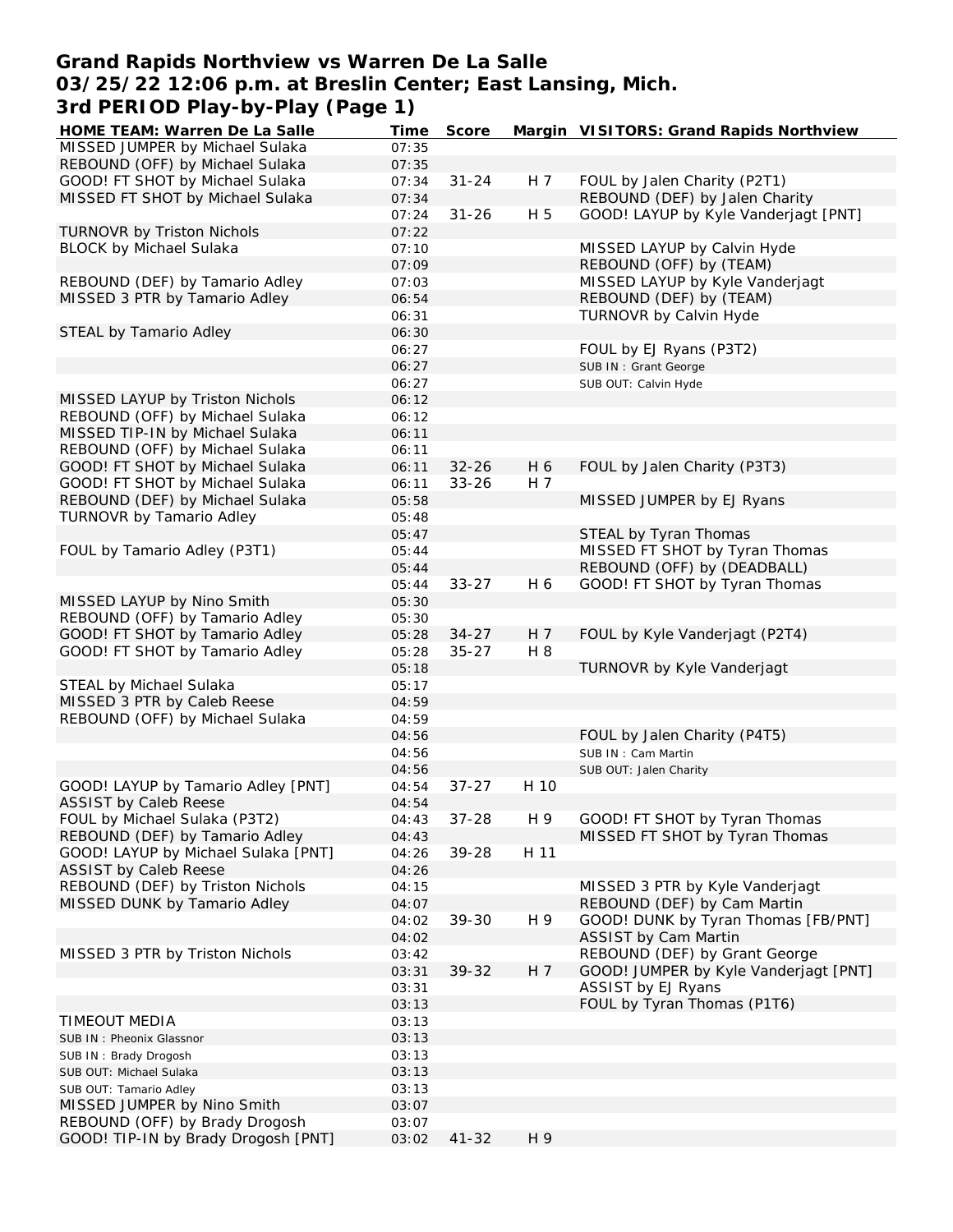# **Grand Rapids Northview vs Warren De La Salle 03/25/22 12:06 p.m. at Breslin Center; East Lansing, Mich. 3rd PERIOD Play-by-Play (Page 2)**

| <b>HOME TEAM: Warren De La Salle</b>  | Time  | Score     |      | Margin VISITORS: Grand Rapids Northview |
|---------------------------------------|-------|-----------|------|-----------------------------------------|
| REBOUND (DEF) by Caleb Reese          | 02:39 |           |      | MISSED 3 PTR by Grant George            |
| GOOD! JUMPER by Triston Nichols [PNT] | 02:28 | $43 - 32$ | H 11 |                                         |
| ASSIST by Nino Smith                  | 02:28 |           |      |                                         |
| REBOUND (DEF) by Nino Smith           | 02:19 |           |      | MISSED 3 PTR by Kyle Vanderjagt         |
| MISSED 3 PTR by Triston Nichols       | 01:52 |           |      | REBOUND (DEF) by Grant George           |
|                                       | 01:45 |           |      | <b>TURNOVR by Grant George</b>          |
| STEAL by Nino Smith                   | 01:44 |           |      |                                         |
| MISSED LAYUP by Triston Nichols       | 01:38 |           |      | REBOUND (DEF) by (TEAM)                 |
| FOUL by Triston Nichols (P3T3)        | 01:36 |           |      |                                         |
| SUB IN: Jack Yanachik                 | 01:36 |           |      |                                         |
| <b>SUB OUT: Triston Nichols</b>       | 01:36 |           |      |                                         |
|                                       | 01:23 | $43 - 34$ | H 9  | GOOD! JUMPER by Kyle Vanderjagt         |
| FOUL by Brady Drogosh (P2T4)          | 01:23 | $43 - 35$ | H 8  | GOOD! FT SHOT by Kyle Vanderjagt        |
| MISSED JUMPER by Nino Smith           | 01:00 |           |      | REBOUND (DEF) by Kyle Vanderjagt        |
| FOUL by Pheonix Glassnor (P1T5)       | 00:51 | 43-36     | H 7  | GOOD! FT SHOT by Kyle Vanderjagt        |
|                                       | 00:51 | 43-37     | H 6  | GOOD! FT SHOT by Kyle Vanderjagt        |
| SUB IN: Tamario Adley                 | 00:51 |           |      |                                         |
| SUB OUT: Jack Yanachik                | 00:51 |           |      |                                         |
| MISSED 3 PTR by Caleb Reese           | 00:01 |           |      |                                         |
| REBOUND (OFF) by (DEADBALL)           | 00:01 |           |      |                                         |

Warren De La Salle 43, Grand Rapids Northview 37

|                                              | In. | Off | 2nd | Fast      |                                                                                                |                         |
|----------------------------------------------|-----|-----|-----|-----------|------------------------------------------------------------------------------------------------|-------------------------|
| 3rd period-only Paint T/O Chance Break Bench |     |     |     |           |                                                                                                |                         |
| Grand Rapids Northvie 6 1 0 2                |     |     |     |           | $\left( \begin{array}{ccc} \cdot & \cdot & \cdot \\ \cdot & \cdot & \cdot \end{array} \right)$ | Score tied - 0 times.   |
| Warren De La Salle 8                         |     |     | 4 9 | $\bigcap$ |                                                                                                | Lead changed - 0 times. |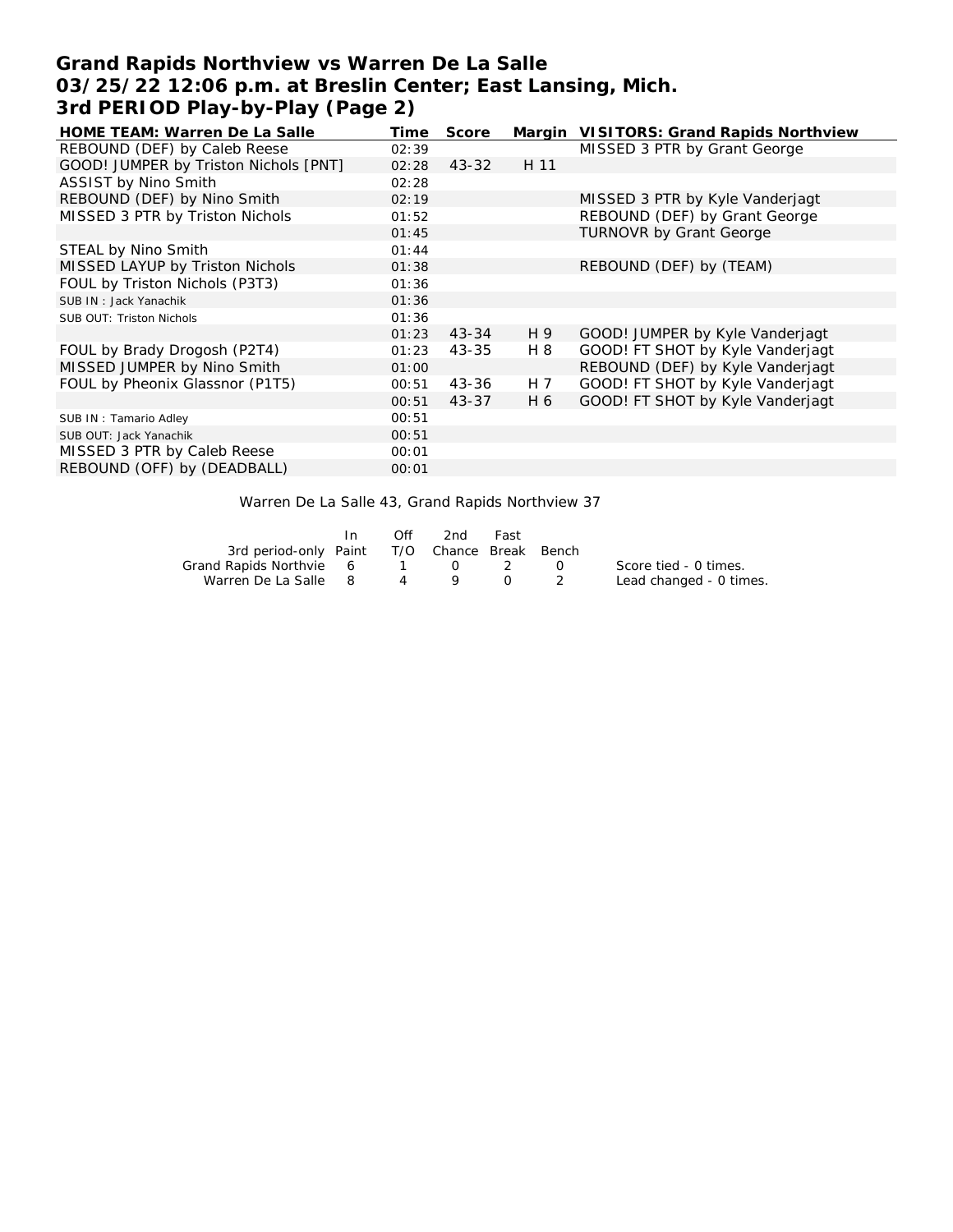## **Grand Rapids Northview vs Warren De La Salle 03/25/22 12:06 p.m. at Breslin Center; East Lansing, Mich. 4th PERIOD Play-by-Play (Page 1)**

| HOME TEAM: Warren De La Salle                                    | Time           | Score     |      | Margin VISITORS: Grand Rapids Northview                           |
|------------------------------------------------------------------|----------------|-----------|------|-------------------------------------------------------------------|
| SUB IN: Pheonix Glassnor                                         | 08:00          |           |      | SUB IN: Grant George                                              |
| SUB OUT: Nino Smith                                              | 08:00          |           |      | SUB IN: Cam Martin                                                |
|                                                                  | 08:00          |           |      | SUB OUT: Jalen Charity                                            |
|                                                                  | 08:00          |           |      | SUB OUT: Calvin Hyde                                              |
| GOOD! JUMPER by Triston Nichols [PNT]                            | 07:44          | 45-37     | H 8  |                                                                   |
|                                                                  | 07:31          |           |      | TURNOVR by Tyran Thomas                                           |
| FOUL by Triston Nichols (P4T6)                                   | 07:03          |           |      |                                                                   |
| TURNOVR by Triston Nichols                                       | 07:03          |           |      |                                                                   |
| SUB IN: Nino Smith                                               | 07:03          |           |      | SUB IN : Jalen Charity                                            |
| SUB OUT: Triston Nichols                                         | 07:03          |           |      | SUB OUT: Cam Martin                                               |
| REBOUND (DEF) by Michael Sulaka                                  | 06:49          |           |      | MISSED JUMPER by Jalen Charity                                    |
| GOOD! FT SHOT by Nino Smith                                      | 06:34          | $46 - 37$ | H 9  | FOUL by EJ Ryans (P4T7)                                           |
| GOOD! FT SHOT by Nino Smith                                      | 06:34          | 47-37     | H 10 |                                                                   |
| <b>BLOCK by Michael Sulaka</b>                                   | 06:24          |           |      | MISSED LAYUP by Kyle Vanderjagt                                   |
| REBOUND (DEF) by Michael Sulaka                                  | 06:24          |           |      |                                                                   |
| GOOD! JUMPER by Michael Sulaka [PNT]                             | 06:06          | 49-37     | H 12 |                                                                   |
| ASSIST by Tamario Adley                                          | 06:06          |           |      |                                                                   |
|                                                                  | 06:02          |           |      | <b>TIMEOUT TEAM</b>                                               |
| REBOUND (DEF) by Pheonix Glassnor                                | 05:55          |           |      | MISSED 3 PTR by Grant George                                      |
| TURNOVR by Nino Smith                                            | 05:30          |           |      |                                                                   |
|                                                                  | 05:27          |           |      | STEAL by Tyran Thomas                                             |
|                                                                  | 05:26          | 49-39     | H 10 | GOOD! DUNK by Tyran Thomas [FB/PNT]                               |
| GOOD! LAYUP by Michael Sulaka [PNT]                              | 05:04          | 51-39     | H 12 |                                                                   |
| <b>ASSIST by Caleb Reese</b>                                     | 05:04          |           |      |                                                                   |
| FOUL by Michael Sulaka (P4T7)                                    | 04:47          |           |      | MISSED FT SHOT by Kyle Vanderjagt                                 |
|                                                                  | 04:47          |           |      | REBOUND (OFF) by (DEADBALL)                                       |
|                                                                  | 04:47          | $51 - 40$ | H 11 | GOOD! FT SHOT by Kyle Vanderjagt                                  |
|                                                                  | 04:47          |           |      |                                                                   |
| SUB IN: Alton Whitehead                                          | 04:47          |           |      |                                                                   |
| SUB OUT: Michael Sulaka                                          |                |           |      |                                                                   |
| MISSED 3 PTR by Caleb Reese                                      | 04:28          |           |      | REBOUND (DEF) by Kyle Vanderjagt<br>MISSED 3 PTR by Grant George  |
| REBOUND (DEF) by Caleb Reese<br>MISSED 3 PTR by Pheonix Glassnor | 04:21          |           |      | REBOUND (DEF) by Kyle Vanderjagt                                  |
|                                                                  | 03:50          |           |      |                                                                   |
|                                                                  | 03:40          |           |      | MISSED LAYUP by Kyle Vanderjagt<br>REBOUND (OFF) by Jalen Charity |
|                                                                  | 03:40          |           |      |                                                                   |
| REBOUND (DEF) by Tamario Adley<br>GOOD! FT SHOT by Nino Smith    | 03:36          |           |      | MISSED LAYUP by Jalen Charity                                     |
| GOOD! FT SHOT by Nino Smith                                      | 03:16<br>03:16 | $52 - 40$ | H 12 | FOUL by Tyran Thomas (P2T8)                                       |
|                                                                  |                | 53-40     | H 13 | <b>TIMEOUT MEDIA</b>                                              |
|                                                                  | 03:16          |           |      |                                                                   |
| REBOUND (DEF) by Tamario Adley                                   | 03:03          |           |      | MISSED JUMPER by Jalen Charity                                    |
| GOOD! FT SHOT by Nino Smith                                      | 02:44          | $54 - 40$ | H 14 | FOUL by Tyran Thomas (P3T9)                                       |
| MISSED FT SHOT by Nino Smith                                     | 02:44          |           |      | REBOUND (DEF) by Jalen Charity                                    |
|                                                                  | 02:37          | 54-43     | H 11 | GOOD! 3 PTR by EJ Ryans                                           |
|                                                                  | 02:36          |           |      | TIMEOUT 30sec                                                     |
| GOOD! FT SHOT by Caleb Reese                                     | 02:36          | $55 - 43$ | H 12 | FOUL by Grant George (P2T10)                                      |
| MISSED FT SHOT by Caleb Reese                                    | 02:36          |           |      |                                                                   |
| REBOUND (OFF) by Tamario Adley                                   | 02:36          |           |      |                                                                   |
| SUB IN : Michael Sulaka                                          | 02:36          |           |      |                                                                   |
| SUB IN: Triston Nichols                                          | 02:36          |           |      |                                                                   |
| SUB OUT: Alton Whitehead                                         | 02:36          |           |      |                                                                   |
| SUB OUT: Pheonix Glassnor                                        | 02:36          |           |      |                                                                   |
| MISSED FT SHOT by Caleb Reese                                    | 02:23          |           |      | FOUL by Tyran Thomas (P4T11)                                      |
| REBOUND (OFF) by (DEADBALL)                                      | 02:23          |           |      |                                                                   |
| GOOD! FT SHOT by Caleb Reese                                     | 02:23          | 56-43     | H 13 |                                                                   |
| REBOUND (DEF) by Tamario Adley                                   | 02:17          |           |      | MISSED 3 PTR by Grant George                                      |
| TURNOVR by Nino Smith                                            | 01:56          |           |      |                                                                   |
| REBOUND (DEF) by Nino Smith                                      | 01:51          |           |      | MISSED 3 PTR by Jalen Charity                                     |
| MISSED FT SHOT by Tamario Adley                                  | 01:12          |           |      | FOUL by Grant George (P3T12)                                      |
| REBOUND (OFF) by (DEADBALL)                                      | 01:12          |           |      |                                                                   |
| GOOD! FT SHOT by Tamario Adley                                   | 01:12          | $57 - 43$ | H 14 |                                                                   |
|                                                                  | 01:06          |           |      | MISSED 3 PTR by Grant George                                      |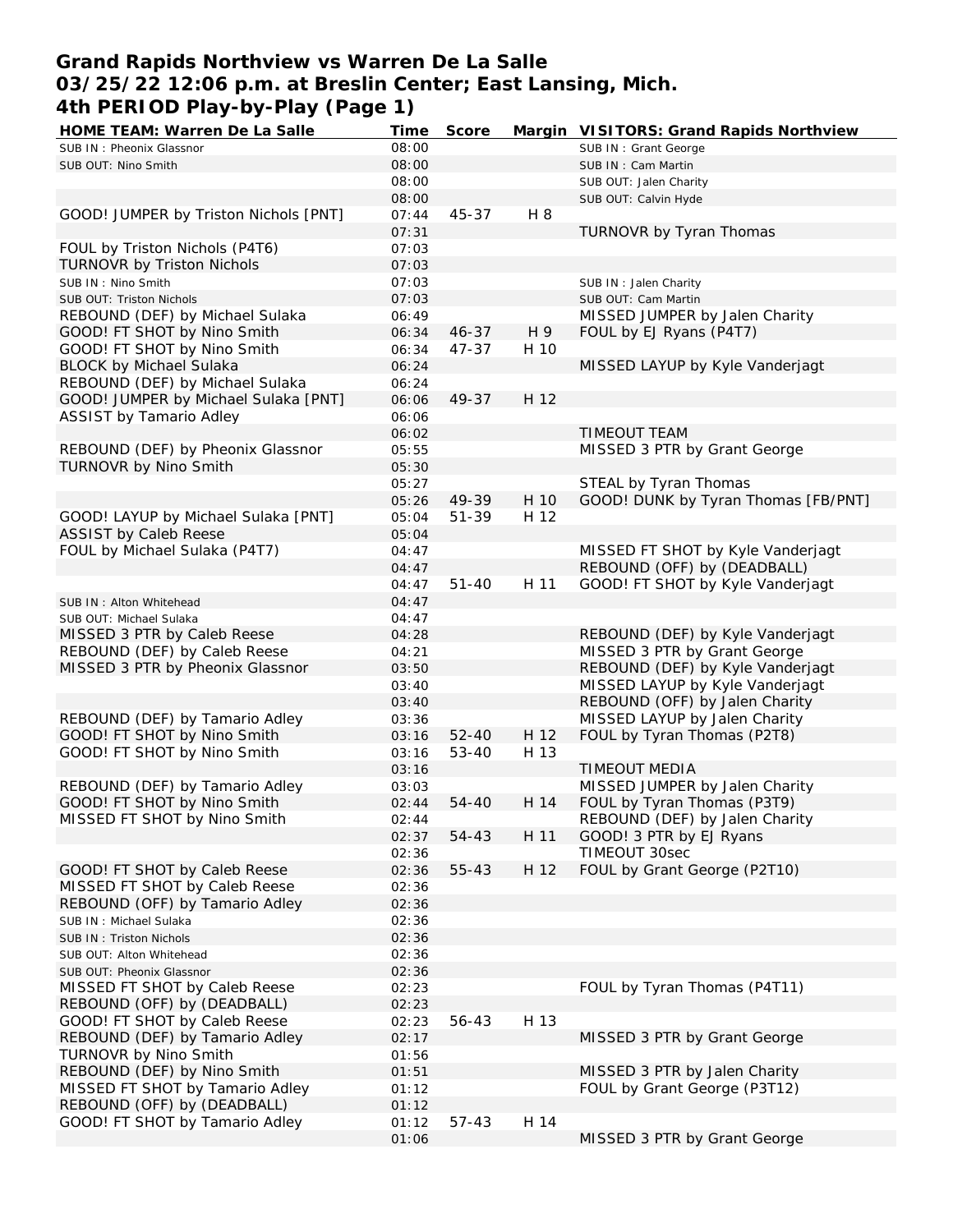# **Grand Rapids Northview vs Warren De La Salle 03/25/22 12:06 p.m. at Breslin Center; East Lansing, Mich. 4th PERIOD Play-by-Play (Page 2)**

| HOME TEAM: Warren De La Salle  | Time  | Score     |      | Margin VISITORS: Grand Rapids Northview |
|--------------------------------|-------|-----------|------|-----------------------------------------|
|                                | 01:06 |           |      | REBOUND (OFF) by (TEAM)                 |
| REBOUND (DEF) by Caleb Reese   | 01:01 |           |      | MISSED 3 PTR by EJ Ryans                |
| <b>TURNOVR by Caleb Reese</b>  | 00:56 |           |      |                                         |
|                                | 00:46 | $57 - 45$ | H 12 | GOOD! LAYUP by Kyle Vanderjagt [PNT]    |
| GOOD! FT SHOT by Tamario Adley | 00:28 | 58-45     | H 13 |                                         |
| GOOD! FT SHOT by Tamario Adley | 00:28 | 59-45     | H 14 |                                         |
|                                | 00:28 |           |      | FOUL by Tyran Thomas (P5T13)            |
| SUB IN: Stavro Kiryakoza       | 00:28 |           |      | SUB IN: Zaylone Troupe                  |
| SUB IN: Carson Kraiza          | 00:28 |           |      | SUB IN: Jacob Szurna                    |
| SUB IN: Adam Broski            | 00:28 |           |      | SUB IN: David Snow                      |
| SUB IN: Braeden Holder         | 00:28 |           |      | SUB IN: Aidan Kowalczyk                 |
| SUB IN: Armoni Portis          | 00:28 |           |      | SUB OUT: Tyran Thomas                   |
| SUB OUT: Michael Sulaka        | 00:28 |           |      | SUB OUT: EJ Ryans                       |
| SUB OUT: Nino Smith            | 00:28 |           |      | SUB OUT: Kyle Vanderjagt                |
| SUB OUT: Tamario Adley         | 00:28 |           |      | SUB OUT: Jalen Charity                  |
| SUB OUT: Caleb Reese           | 00:28 |           |      |                                         |
| SUB OUT: Triston Nichols       | 00:28 |           |      |                                         |
| REBOUND (DEF) by Tamario Adley | 00:01 |           |      |                                         |
|                                | 00:01 |           |      | MISSED 3 PTR by Aidan Kowalczyk         |

Warren De La Salle 59, Grand Rapids Northview 45

|                                              | In. | Off | 2nd                                    | Fast                                                                                           |                                               |                         |
|----------------------------------------------|-----|-----|----------------------------------------|------------------------------------------------------------------------------------------------|-----------------------------------------------|-------------------------|
| 4th period-only Paint T/O Chance Break Bench |     |     |                                        |                                                                                                |                                               |                         |
| Grand Rapids Northvie 4 4 0                  |     |     |                                        | $\sim$ 2                                                                                       | $\left( \begin{array}{c} \end{array} \right)$ | Score tied - 0 times.   |
| Warren De La Salle 6                         |     |     | $\begin{array}{ccc} 0 & 1 \end{array}$ | $\left( \begin{array}{ccc} \cdot & \cdot & \cdot \\ \cdot & \cdot & \cdot \end{array} \right)$ |                                               | Lead changed - 0 times. |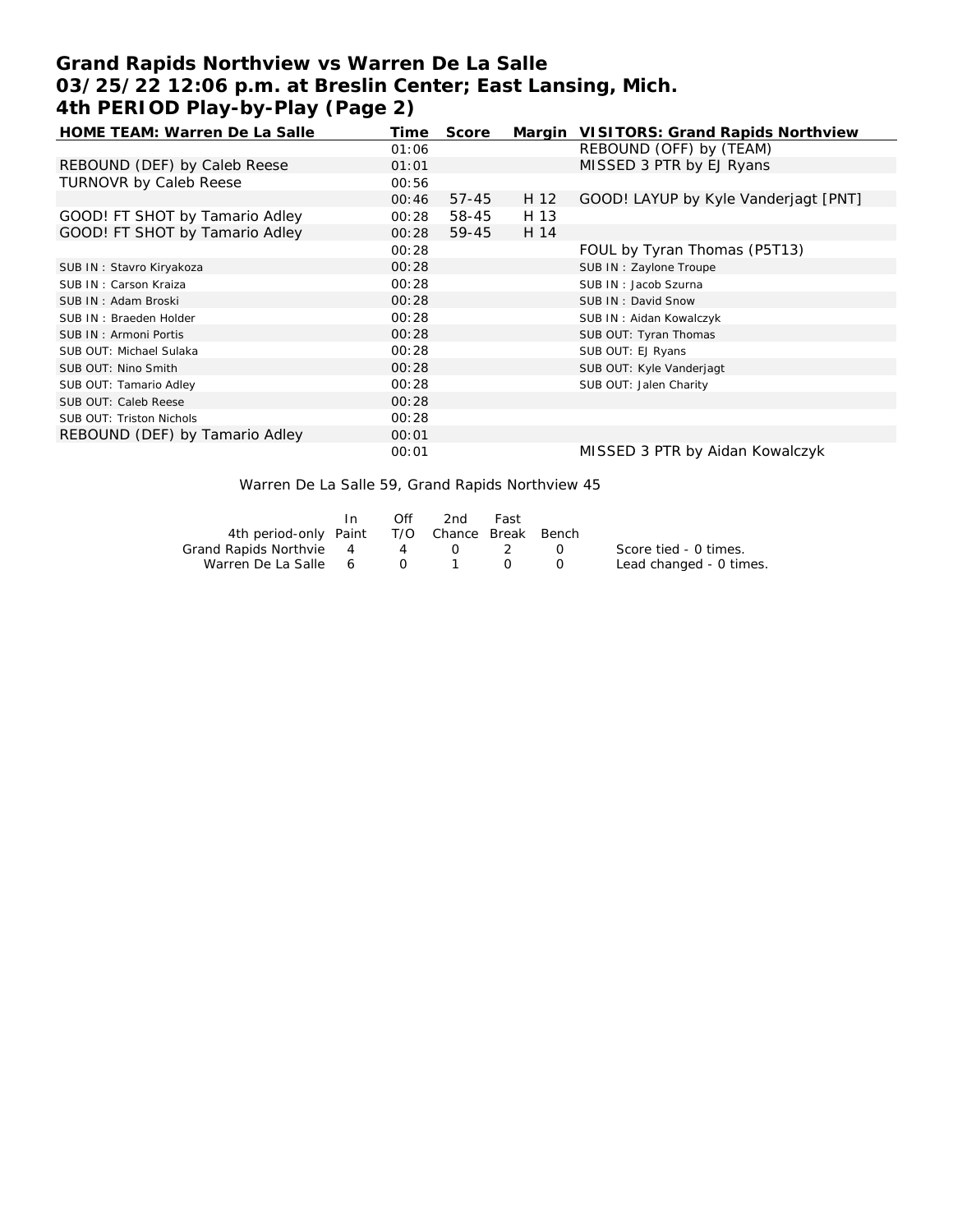### **Official Basketball Box Score -- Thru 1st Period Grand Rapids Northview vs Warren De La Salle 03/25/22 12:06 p.m. at Breslin Center; East Lansing, Mich.**

#### **Grand Rapids Northview 11 • 25-2**

|    |                                                                                            |                                        | Total                   | 3-Ptr                |         | Rebounds       |                |                |           |          |          |          |               |                |                           |
|----|--------------------------------------------------------------------------------------------|----------------------------------------|-------------------------|----------------------|---------|----------------|----------------|----------------|-----------|----------|----------|----------|---------------|----------------|---------------------------|
| ## | Player                                                                                     |                                        |                         | FG-FGA FG-FGA FT-FTA |         | Off Def Tot    |                |                | <b>PF</b> | TPI      | A        | TO       | Blk           | -StII          | Min                       |
| 45 | Calvin Hyde                                                                                |                                        | $0 - 0$                 | $O - O$              | $O-O$   | O              |                |                | O         | 0        | O        | O        | 0             | $\overline{O}$ | 4                         |
| 03 | Jalen Charity                                                                              | g                                      | $0 - 2$                 | $0 - 1$              | $0 - 0$ | $\Omega$       | $\Omega$       | $\Omega$       |           | $\Omega$ | $\Omega$ | $\Omega$ | $\circ$       | 0              | 8                         |
| 04 | Tyran Thomas                                                                               | g                                      | $0 - 2$                 | $O - O$              | $1 - 2$ | $\overline{2}$ |                | 3 <sup>1</sup> | O         |          |          | Ο        | $\mathcal{O}$ | $\overline{O}$ | 6                         |
| 05 | EJ Ryans                                                                                   | g                                      | $1 - 2$                 | $O - 1$              | $0 - 0$ | $\Omega$       | $\Omega$       | $\Omega$       |           | 2        | $\Omega$ | 2        | $\Omega$      | $\overline{O}$ | 8                         |
| 22 | Kyle Vanderjagt                                                                            | g                                      | $1 - 2$                 | 1-1                  | $2 - 2$ | O              | $\Omega$       | $\Omega$       |           | 5        | 0        | 2        | 0             |                | 8                         |
| 10 | <b>Grant George</b>                                                                        |                                        | $0 - 1$                 | $0 - 0$              | $3 - 3$ | $\Omega$       | $\Omega$       | $\Omega$       | $\Omega$  | 3        | $\Omega$ | 0        | $\Omega$      | $\Omega$       | 4                         |
|    | Team                                                                                       |                                        |                         |                      |         | O              | O              | $\Omega$       |           |          |          |          |               |                |                           |
|    | Totals                                                                                     |                                        | $2 - 9$                 | $1 - 3$              | $6 - 7$ | 2              | $\mathfrak{D}$ | 4 <sup>1</sup> | 3         |          |          | 4        | 0             |                |                           |
|    | 1st - FG %:<br>22.2%<br>$2 - 9$<br>3FG %:<br>33.3%<br>$1 - 3$<br>$6 - 7$<br>FT %:<br>85.7% | $2 - 9$<br>Game:<br>$1 - 3$<br>$6 - 7$ | 22.2%<br>33.3%<br>85.7% |                      |         |                |                |                |           |          |          |          |               |                | Deadball<br>Rebounds<br>0 |

#### **Warren De La Salle 16 • 19-7**

|         |                                                                                         |   | Total          | $3-Ptr$               |         | Rebounds    |          |          |               |          |          |          |          |     |                      |
|---------|-----------------------------------------------------------------------------------------|---|----------------|-----------------------|---------|-------------|----------|----------|---------------|----------|----------|----------|----------|-----|----------------------|
| ##      | Player                                                                                  |   |                | FG-FGA FG-FGA  FT-FTA |         | Off Def Tot |          |          | PF            | TP.      | A        | TO.      | Blk      | Stl | Min                  |
| 33      | Michael Sulaka                                                                          |   | $2 - 2$        | 1-1                   | $O - O$ |             | Ω        |          |               | 5        | Ο        | O        |          |     | 6                    |
| $00 \,$ | Nino Smith                                                                              | g | $3 - 4$        | $0 - 0$               | $0 - 0$ | 0           | $\Omega$ | $\Omega$ | $\Omega$      | 6        | 0        | O        | $\Omega$ |     | 8                    |
| 01      | Triston Nichols                                                                         | g | $O - 1$        | $O - 1$               | $3 - 4$ |             |          | 2        | 2             | 3        |          | $\Omega$ | $\Omega$ | 2   | 6                    |
| 05      | Tamario Adley                                                                           | g | $0 - 2$        | $O - O$               | $O - O$ | Ο           |          | 1        | $\mathcal{P}$ | 0        |          | 2        | $\Omega$ | Ο   | 8                    |
| 11      | Caleb Reese                                                                             | g | 1-1            | $0 - 0$               | $O - O$ | 0           | Ω        | 0        |               | 2        | O        |          | 0        |     | 6                    |
| 12      | <b>Brady Drogosh</b>                                                                    |   | $O - O$        | $0 - 0$               | $O - O$ | 0           |          |          |               | $\Omega$ | $\Omega$ | $\Omega$ | $\Omega$ | Ο   |                      |
| 13      | Jack Yanachik                                                                           |   | $O - 1$        | $0 - 0$               | $0 - 0$ | 0           | 0        | 0        | Ω             | Ο        | O        | Ω        | 0        |     |                      |
| 23      | <b>Pheonix Glassnor</b>                                                                 |   | $O - O$        | $0 - 0$               | $O - O$ | $\Omega$    | O        | O        | O             | 0        | $\Omega$ | Ο        | $\Omega$ | Ο   |                      |
|         | Team                                                                                    |   |                |                       |         |             | 3        | 4        |               |          |          |          |          |     |                      |
|         | Totals                                                                                  |   | $6 - 11$       | $1 - 2$               | $3 - 4$ | 3           | 6        | 9        |               | 16       | 2        | 3        |          |     |                      |
|         | 1st - FG %: 6-11<br>54.5%<br>$6 - 11$<br>Game:<br>$1 - 2$<br>3FG %:<br>$1 - 2$<br>50.0% |   | 54.5%<br>50.0% |                       |         |             |          |          |               |          |          |          |          |     | Deadball<br>Rebounds |

3FG %: 1-2 50.0% FT %: 3-4 75.0% 1-2 50.0% 75.0%

Officials: AJ Haduch, Brian Morley, David Turley

Technical fouls: Grand Rapids Northview-None. Warren De La Salle-None.

Attendance: 5068

MHSAA Boys Basketball Division 1, Semifinal #1

De La Salle advances to Division 1 championship game (Saturday at 12:15 p.m.)

| Score by periods              | 1st i   | 2nd | 3rd | 4th | ota: |                   |                   | Of  | 2nd    | Fast         |       |
|-------------------------------|---------|-----|-----|-----|------|-------------------|-------------------|-----|--------|--------------|-------|
| <b>Grand Rapids Northview</b> |         |     |     |     |      | Points            | Pain <sup>®</sup> | T/C | Chance | <b>Break</b> | Bench |
| Warren<br>Salle<br>De La      | $\circ$ |     |     |     |      | GRN<br><b>WDL</b> |                   |     |        |              |       |

Last FG - GRN 1st-07:07, WDL 1st-03:08. Largest lead - GRN by 5 1st-07:07, WDL by 9 1st-02:06.

GRN led for 01:38. WDL led for 29:41. Game was tied for -7:-19.

Score tied - 1 time. Lead changed - 1 time. 1,1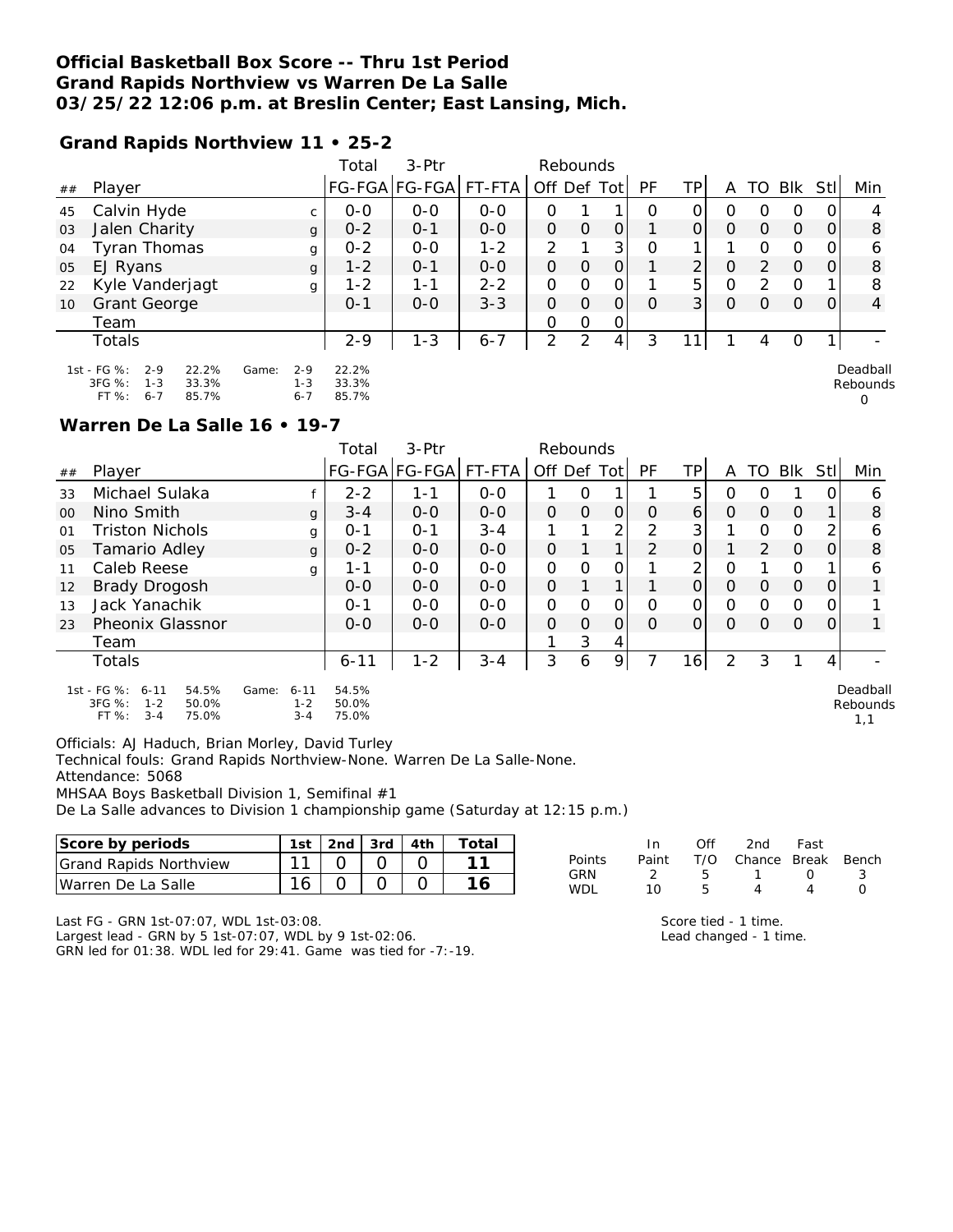### **Official Basketball Box Score -- Thru 2nd Period Grand Rapids Northview vs Warren De La Salle 03/25/22 12:06 p.m. at Breslin Center; East Lansing, Mich.**

#### **Grand Rapids Northview 24 • 25-2**

|    |                                                                                              |                                       | Total                   | 3-Ptr                                    |                         | Rebounds      |          |               |               |                          |               |          |          |                |                           |
|----|----------------------------------------------------------------------------------------------|---------------------------------------|-------------------------|------------------------------------------|-------------------------|---------------|----------|---------------|---------------|--------------------------|---------------|----------|----------|----------------|---------------------------|
| ## | Player                                                                                       |                                       |                         | FG-FGA FG-FGA  FT-FTA                    |                         | Off Def Tot   |          |               | <b>PF</b>     | TPI                      | A             | TO.      | Blk      | -StII          | Min                       |
| 45 | Calvin Hyde                                                                                  |                                       | $0 - 0$                 | $0 - 0$                                  | $O - O$                 | O             |          |               | Ο             | 0                        | Ο             | O        | O        | $\overline{O}$ | 6                         |
| 03 | Jalen Charity                                                                                | g                                     | $3-6$                   | $1 - 3$                                  | $0 - 0$                 |               | 2        | 3             |               | $\overline{\phantom{a}}$ | Ο             |          | 2        | 0              | 16                        |
| 04 | Tyran Thomas                                                                                 | g                                     | $1 - 3$                 | $0 - 0$                                  | $1 - 2$                 | 2             |          | 3             | 0             | 3 <sup>1</sup>           |               | 0        | 0        | 0              | 14                        |
| 05 | EJ Ryans                                                                                     | g                                     | $2 - 3$                 | $O - 1$                                  | $0 - 0$                 | $\Omega$      | $\Omega$ | $\mathcal{O}$ | $\mathcal{P}$ | 4                        | 0             | 3        | $\Omega$ | 0              | 16                        |
| 22 | Kyle Vanderjagt                                                                              | g                                     | $1 - 3$                 | $1 - 1$                                  | $4 - 5$                 | 0             | $\Omega$ | 0             |               | $\overline{7}$           | $\mathcal{D}$ | 2        | $\circ$  | 2              | 16                        |
| 10 | <b>Grant George</b>                                                                          |                                       | $0 - 1$                 | $0 - 0$                                  | $3 - 3$                 | $\mathcal{O}$ | $\Omega$ | 0             |               | 3 <sup>1</sup>           | $\mathcal{P}$ | $\Omega$ | $\Omega$ |                | 11                        |
|    | Team                                                                                         |                                       |                         |                                          |                         | O             | 0        | 0             |               |                          |               |          |          |                |                           |
|    | Totals                                                                                       |                                       | 7-16                    | $2 - 5$                                  | $8 - 10$                | 3             | 4        | 7             | 5             | 24                       | 5             | 6        | 2        | 31             |                           |
|    | 1st - FG %:<br>$2 - 9$<br>22.2%<br>$3FG \%$<br>$1 - 3$<br>33.3%<br>$6 - 7$<br>FT %:<br>85.7% | $5 - 7$<br>2nd:<br>$1 - 2$<br>$2 - 3$ | 71.4%<br>50.0%<br>66.7% | $7 - 16$<br>Game:<br>$2 - 5$<br>$8 - 10$ | 43.8%<br>40.0%<br>80.0% |               |          |               |               |                          |               |          |          |                | Deadball<br>Rebounds<br>0 |

#### **Warren De La Salle 30 • 19-7**

|         |                                                                                      |                                     | 3-Ptr<br>Total<br>Rebounds |                                          |                         |               |               |                 |               |                 |               |               |                |                |                             |
|---------|--------------------------------------------------------------------------------------|-------------------------------------|----------------------------|------------------------------------------|-------------------------|---------------|---------------|-----------------|---------------|-----------------|---------------|---------------|----------------|----------------|-----------------------------|
| ##      | Player                                                                               |                                     |                            | FG-FGA FG-FGA                            | FT-FTA                  | Off Def Tot   |               |                 | <b>PF</b>     | TP              | A             | TO            | <b>BIK</b>     | Stll           | Min                         |
| 33      | Michael Sulaka                                                                       |                                     | $5 - 5$                    | $1 - 1$                                  | $0 - 0$                 |               | 0             |                 | $\mathcal{P}$ | 11              | Ο             | Ο             | 2              | 0              | 11                          |
| $00 \,$ | Nino Smith                                                                           | g                                   | $4 - 5$                    | $1 - 1$                                  | $2 - 2$                 | $\Omega$      | $\mathbf{O}$  | 0               | $\Omega$      | 11              | 0             |               | $\Omega$       | $\overline{2}$ | 16                          |
| 01      | <b>Triston Nichols</b>                                                               | g                                   | $0 - 1$                    | $O - 1$                                  | $3 - 4$                 | 2             |               | 3               | 2             | 3               |               | 0             | 0              | 2.             | 10                          |
| 05      | Tamario Adley                                                                        | g                                   | $0 - 2$                    | $0 - 0$                                  | $0 - 0$                 | $\mathcal{O}$ |               |                 | $\mathcal{P}$ | $\overline{O}$  |               | $\mathcal{P}$ | $\overline{0}$ | 0              | 8                           |
| 11      | Caleb Reese                                                                          | g                                   | $1 - 3$                    | $O - 1$                                  | $O-O$                   | 0             | $\Omega$      | 0               |               | 2               | 3             |               | 0              | 2              | 14                          |
| 12      | <b>Brady Drogosh</b>                                                                 |                                     | $0 - 0$                    | $0 - 0$                                  | $0-0$                   | $\mathcal{O}$ |               |                 |               | $\Omega$        | $\mathcal{O}$ | $\Omega$      | $\Omega$       | 0              |                             |
| 13      | Jack Yanachik                                                                        |                                     | $0 - 2$                    | $0 - 0$                                  | $O-O$                   | 0             |               |                 | 0             | $\Omega$        | $\mathcal{P}$ |               | $\Omega$       | 0              |                             |
| 22      | Alton Whitehead                                                                      |                                     | $O - O$                    | $0-0$                                    | $0-0$                   | $\mathcal{O}$ | $\mathcal{O}$ | $\overline{O}$  |               | $\mathcal{O}$   | $\Omega$      | $\Omega$      | $\mathbf 0$    | $\overline{O}$ | 3                           |
| 23      | <b>Pheonix Glassnor</b>                                                              |                                     | $1 - 2$                    | $1 - 1$                                  | $O-O$                   | $\Omega$      |               |                 | $\Omega$      | 3               | O             | 0             | $\Omega$       | 0              |                             |
|         | Team                                                                                 |                                     |                            |                                          |                         | $\mathcal{P}$ | 3             | 5               |               |                 |               |               |                |                |                             |
|         | Totals                                                                               |                                     | $11 - 20$                  | $3 - 5$                                  | $5-6$                   | 5             | 8             | 13 <sup>1</sup> | 9             | 30 <sup>1</sup> | 7             | 5             | 2              | 6 I            |                             |
|         | 1st - FG %: 6-11<br>54.5%<br>3FG %:<br>$1 - 2$<br>50.0%<br>$3 - 4$<br>FT %:<br>75.0% | $5-9$<br>2nd:<br>$2 - 3$<br>$2 - 2$ | 55.6%<br>66.7%<br>100.0%   | $11 - 20$<br>Game:<br>$3 - 5$<br>$5 - 6$ | 55.0%<br>60.0%<br>83.3% |               |               |                 |               |                 |               |               |                |                | Deadball<br>Rebounds<br>1.1 |

Officials: AJ Haduch, Brian Morley, David Turley

Technical fouls: Grand Rapids Northview-None. Warren De La Salle-None.

Attendance: 5068

MHSAA Boys Basketball Division 1, Semifinal #1

De La Salle advances to Division 1 championship game (Saturday at 12:15 p.m.)

| Score by periods                | 1st    | 2nd | 3rd | 4th | $\tau$ otal |            |       | Ofi | 2nd    | Fast  |       |
|---------------------------------|--------|-----|-----|-----|-------------|------------|-------|-----|--------|-------|-------|
| <b>S</b> Grand Rapids Northview | $\sim$ |     |     |     |             | Points     | Paint | T/O | Chance | Break | Bench |
| Warren De La Salle              | 16     |     |     |     | $\cap \cap$ | GRN<br>WDL |       |     |        |       |       |

Last FG - GRN 2nd-00:25, WDL 2nd-01:53.

Largest lead - GRN by 5 1st-07:07, WDL by 9 1st-02:06. GRN led for 01:38. WDL led for 29:41. Game was tied for -7:-19. Score tied - 1 time. Lead changed - 1 time.